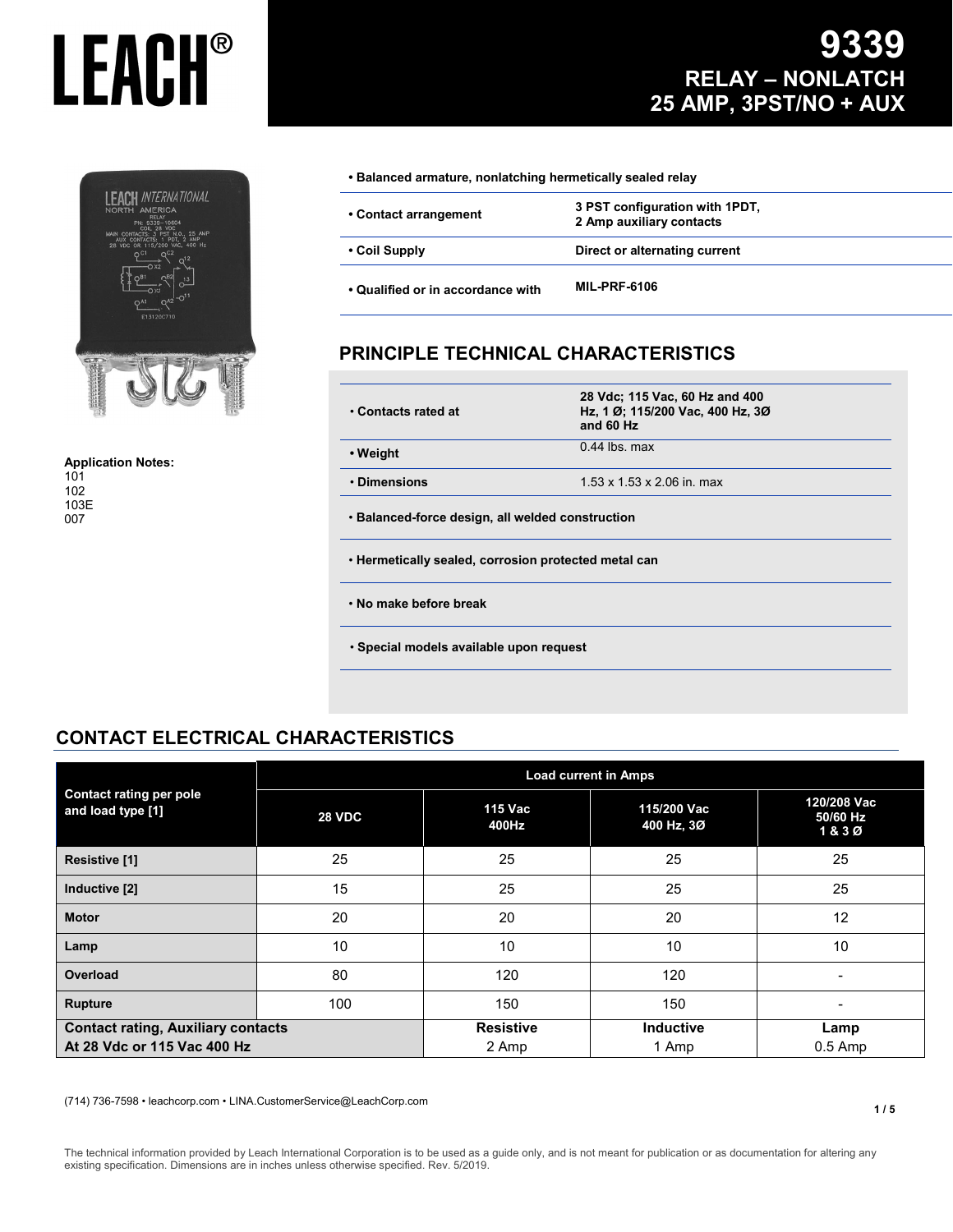### **9339 RELAY – NONLATCH 25 AMP, 3PST/NO + AUX**

Dimensions in inches Tolerances, unless otherwise specified XXX ± .010 XX ± .03

#### **COIL CHARACTERISTICS (Vdc)**

| <b>COIL DATA</b>                            | Vdc | 115 Vac<br>400 Hz [3] | 115 Vac | <b>Suppressed</b><br>Vdc [7] |
|---------------------------------------------|-----|-----------------------|---------|------------------------------|
| Nominal operating voltage                   | 28  | 115                   | 115     | 28                           |
| <b>Maximum operating voltage</b>            | 29  | 122                   | 122     | 29                           |
| Maximum Pick-up voltage $@$ +125° C         | 18  | 95                    | 95      | 18                           |
| Drop-out voltage, max                       |     | 40                    | 40      | 7.0                          |
| Coil resistance $\Omega \pm 10\%$ at +25° C | 160 |                       |         | 160                          |
| Coil current max. mA at +25° C              |     | 55                    | 60      | $\overline{\phantom{0}}$     |

#### **GENERAL CHARACTERISTICS**

| Temperature range                                 | -70 $^{\circ}$ C to +125 $^{\circ}$ C         |
|---------------------------------------------------|-----------------------------------------------|
| Minimum operating cycles (life) at rated load     | 50,000                                        |
| Minimum operating cycles (life) at 25% rated load | 200,000                                       |
| Dielectric strength at sea level all points       |                                               |
| All circuits to ground and circuit to circuit     | 1,500 Vrms / 50 Hz                            |
| Coil to ground                                    | 1,250 Vrms                                    |
| <b>Auxiliary contact gap</b>                      | 1,000 Vrms                                    |
| Dielectric strength at altitude 80,000 ft         | 500 Vrms [5]<br>250 Vrms Aux. contacts        |
| <b>Insulation resistance</b>                      |                                               |
| Initial (500 Vdc)                                 | 100 M $\Omega$ min                            |
| After environmental tests (500 Vdc)               | 50 M $\Omega$ min                             |
|                                                   | 0.08 DA (5 to 10 Hz)                          |
| Sinusoidal vibration [6]                          | 0.06 DA (10 to 55 Hz)<br>10 G (55 to 1500 Hz) |
| <b>Acceleration</b>                               | 10G                                           |
| Shock: No contact opening in excess of 2 ms       | 50 G for 11 ms                                |
| Maximum contact opening time under vibration      | $10 \mu s$                                    |
| Operate time at nominal voltage & 25°C            |                                               |
| <b>DC</b>                                         | 20 ms max                                     |
| <b>AC</b>                                         | 25 ms max                                     |
| Release time at nominal voltage & 25°C            |                                               |
| DC [9]                                            | 10 ms max                                     |
| <b>AC</b>                                         | 50 ms max                                     |
| Contact bounce at nominal voltage                 |                                               |
| <b>Power contacts</b>                             | 2 ms msx                                      |
| <b>Auxiliary contacts</b>                         | 4 ms max                                      |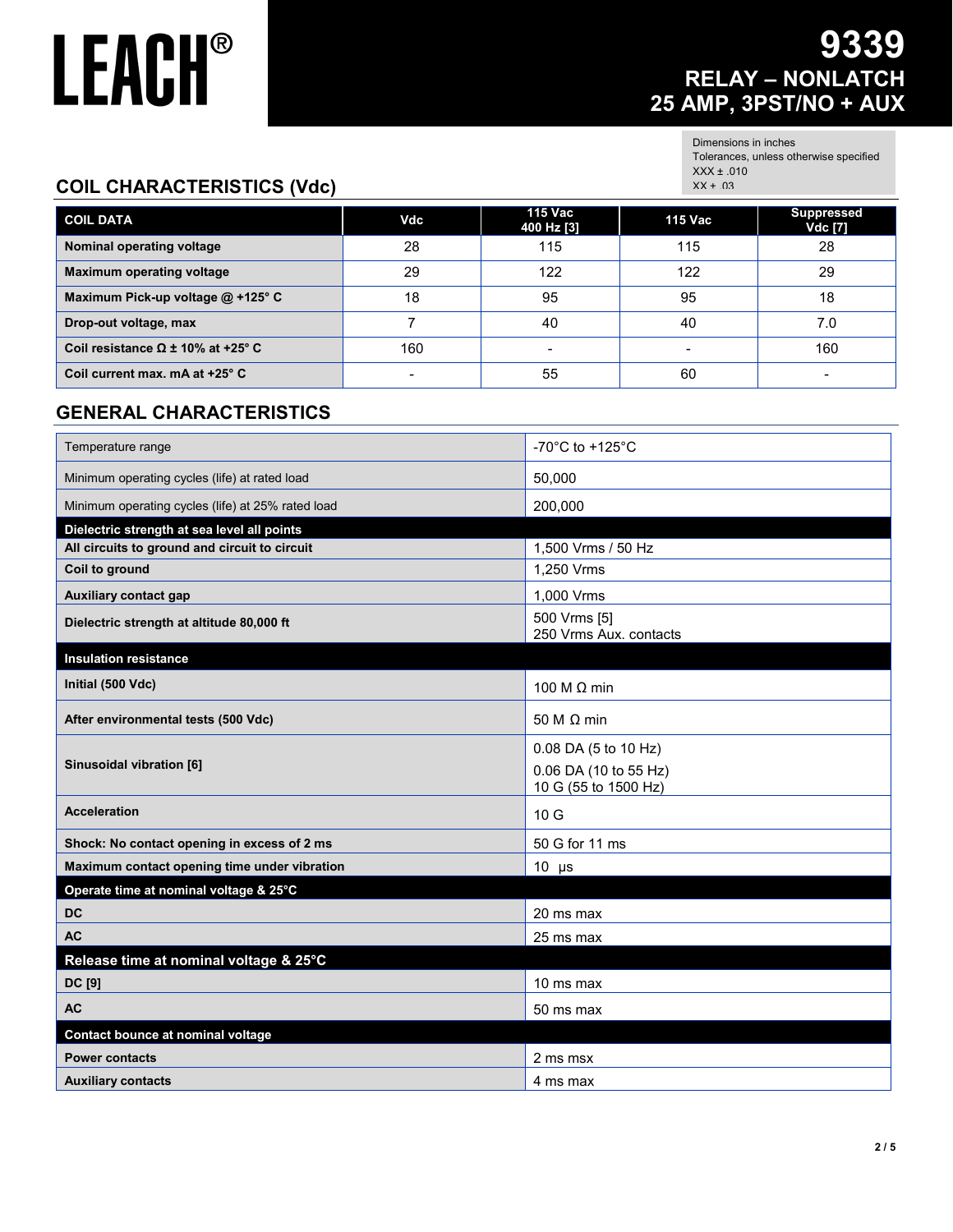#### **MOUNTING STYLE**

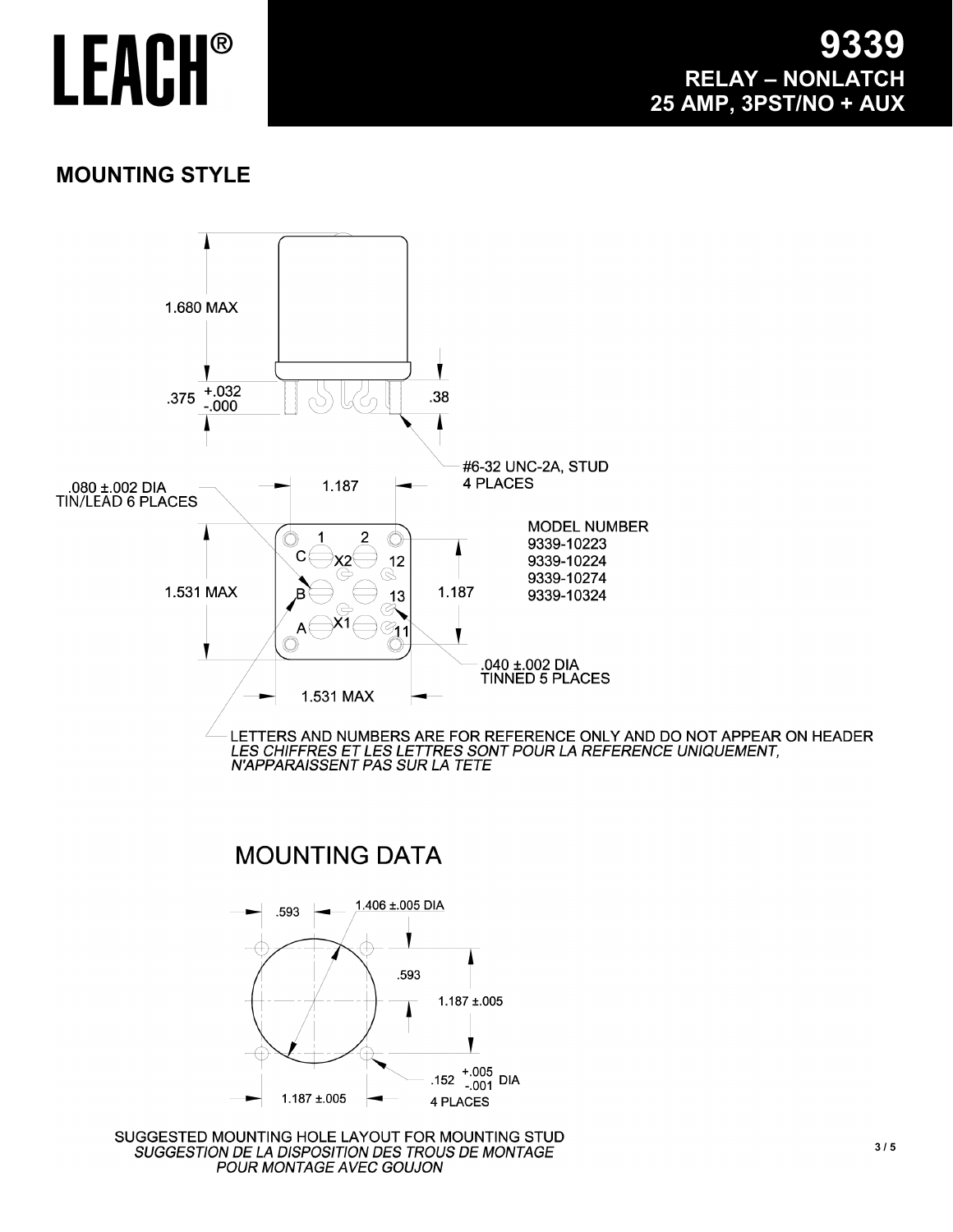#### **SCHEMATIC DIAGRAM**